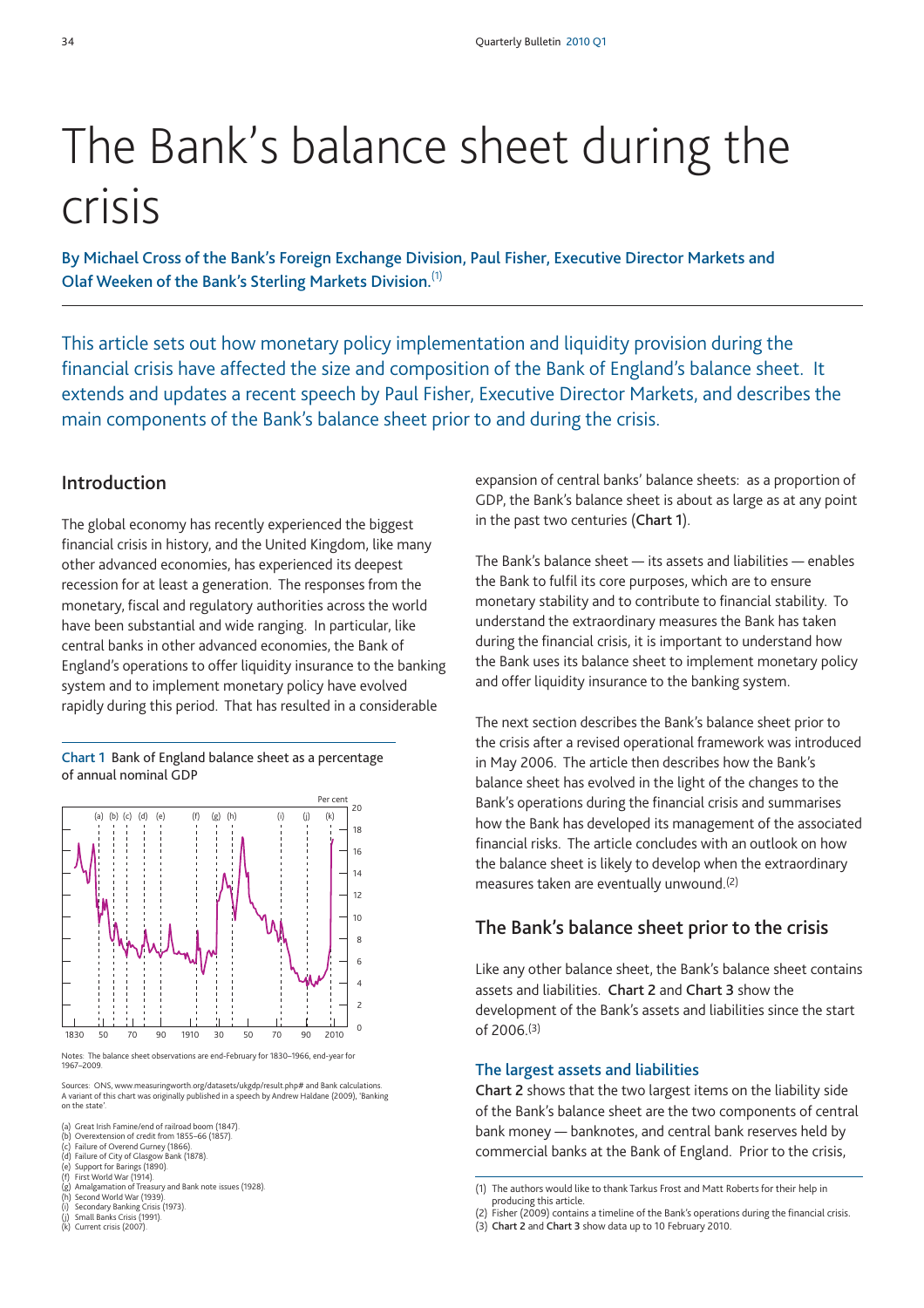#### **Chart 2** Bank of England consolidated balance sheet: liabilities(a)



(a) Excludes loans and associated deposits in course of settlement.

#### **Chart 3** Bank of England consolidated balance sheet: assets(a)



assets acquired in the Bank's open market repo operations were the main balancing items to the Bank's central bank money liabilities (**Chart 3**). These are described further below.

#### **Notes**

Among the Bank's liabilities are the banknotes used in everyday transactions (shown in blue on **Chart 2**). They are supplied on demand and are bought by commercial banks from the Bank of England at face value by debiting the purchaser's reserves account. Under legislation dating from 1844, banknotes and the assets backing them are held on a separate balance sheet — called Issue Department — while the Bank's other assets and liabilities, and capital held against them, are held on Banking Department. Because the existence of these

two departments does not affect the impact of the Bank's operations on financial markets or the wider economy, this article focuses on the consolidated balance sheet of the two departments.

#### Central bank reserves

The other large liability on the Bank's balance sheet is central bank reserves balances, shown in green in **Chart 2**. Reserves balances are current account balances held by commercial banks at the Bank of England. Together with banknotes, these balances constitute central bank money. Reserves are a high-quality liquid asset for commercial banks to hold. In addition to purchasing banknotes from the Bank, commercial banks use reserves to make payments between each other.

Reserves balances are intrinsic to the Bank's implementation of monetary policy. So to understand how the Bank's balance sheet has changed during the crisis, it is important to understand the Bank's operational framework to implement monetary policy in normal circumstances. Before describing this operational framework, the next subsection describes some of the other items on the Bank's balance sheet.

## **Other assets and liabilities** Foreign exchange reserves

The institutional arrangements for exchange rate policy and foreign exchange reserves were set out as part of the new monetary policy framework introduced by the Government in 1997.(1) Under this framework, the government is responsible for determining the United Kingdom's foreign exchange rate regime. The government's official foreign exchange reserves are managed by the Bank as the government's agent. They are held in the Exchange Equalisation Account — an account of the government — and do not appear on the Bank's balance sheet.

But the framework also provides for the Bank of England to have its own separate pool of foreign exchange reserves. The Bank may use these foreign exchange reserves at its discretion to intervene in foreign exchange markets as part of its operating framework for meeting the inflation target which the Government sets for the Monetary Policy Committee (MPC). The MPC has not chosen to intervene in foreign exchange markets since the inception of the 1997 monetary policy framework.(2)

At approximately \$6 billion, the size of the Bank's foreign exchange reserves is modest — around one tenth the size of the government's gross reserves. The Bank finances the acquisition of its foreign exchange reserves by issuing foreign currency securities in its own name in the international capital

<sup>(1)</sup> www.hm-treasury.gov.uk/press\_40\_97letter.htm.

<sup>(2)</sup> Intervention has been discussed on several occasions and those discussions were reported in the relevant minutes of the MPC meeting. See, for example, paragraph 41 in the minutes of the meeting held on 3–4 May 2000, available at www.bankofengland.co.uk/publications/minutes/mpc/pdf/2000/mpc0005.pdf.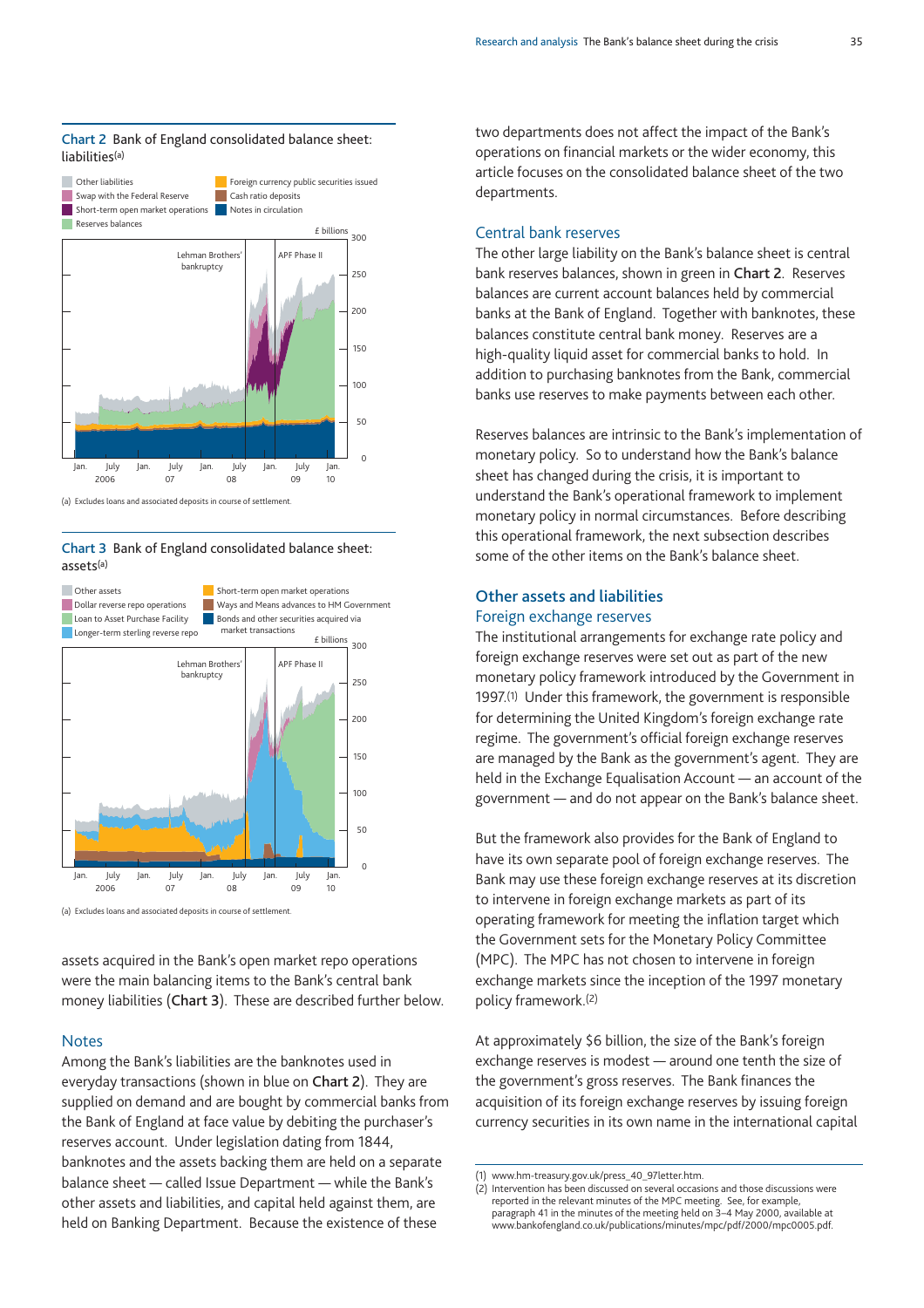markets (these liabilities are shown in yellow in **Chart 2**). The proceeds of this issuance are reinvested in high-quality, liquid securities that could be quickly realised should the MPC decide to intervene. These assets are shown as part of the dark blue section in **Chart 3**.

#### Ways and Means

'Ways and Means' is the name given to the government's overdraft facility at the Bank (shown in brown in **Chart 3**). Prior to the transfer of the government's day-to-day sterling cash management from the Bank of England to the Debt Management Office (DMO) in 2000, the outstanding daily balance varied significantly, reflecting net cash flows into and out of government accounts that were not offset by government cash management operations. After the transfer of cash management from the Bank to the DMO, borrowing from the Bank was not used to facilitate day-to-day cash management and the balance was stable at around £13.4 billion until the facility was repaid during 2008. The Bank and the Treasury agreed to this repayment in order to improve the Bank's ability to manage its balance sheet. The facility remains available for use and at the end of December 2008 HM Treasury borrowed temporarily from the Bank using the facility to fund the refinancing of loans that the Bank had earlier made to the Financial Services Compensation Scheme and to Bradford & Bingley.

#### Other items

Some of the Bank's capital and reserves are held in equity holdings, eg in the Bank for International Settlements and the European Central Bank and, of course, the Bank's physical assets. The remainder (the Bank's 'free' capital), together with non interest bearing cash ratio deposits placed with the Bank by UK-resident commercial banks, is predominantly invested in a portfolio of sterling-denominated securities. These assets are shown as part of the dark blue section in **Chart 3**.

The Bank also provides banking services for a small number of customers, mainly the UK Government and other central banks. These accounts appear as liabilities of the Bank and are backed by assets acquired in open market operations or by matching (secured) deposits in the market. They are part of the other liabilities and other assets shown in **Chart 2** and **Chart 3** respectively.

## **The Bank's sterling monetary framework from May 2006**

A central bank's power to influence market interest rates derives from the banking system's demand for central bank money — notes and reserves — and the liquidity services it provides by being the ultimate means of settling payments. In normal circumstances, central banks tend to implement the desired monetary policy stance by changing interest rates (the price of central bank money) and supplying the quantity of reserves consistent with achieving this price. In such normal

circumstances, the size and/or composition of the central bank balance sheet plays no independent role. As a result, balance sheet management mainly involves optimising the maturity match between assets and liabilities. The remainder of this section describes how the Bank managed its balance sheet prior to the onset of the crisis following the introduction of a revised operational framework — the sterling monetary framework (SMF) — in May 2006.

The SMF has been described in detail in previous speeches and Bank publications.(1) This article focuses on the main elements of the framework. The three main elements are: reserves, operational standing facilities and open market operations. In normal times, over a month as a whole, a commercial bank's reserves holdings are remunerated at Bank Rate so long as, on average, they fall within a range around the reserves target it has chosen. Individually, on any given day, banks have a choice between varying their reserves holdings at the Bank and transacting in the market. Commercial banks may also transact with the Bank of England, in unlimited amounts, in the Bank's operational standing facilities (for both lending and deposits), but they do so at a less favourable interest rate. Provided banks are able to transact in the market to meet their individual reserves targets, reserves averaging and operational standing facilities should keep overnight and other very short-term interest rates broadly in line with Bank Rate. But for the rate-setting objective to be met, the Bank needs to ensure that its (net) supply of reserves is in line with demand. That entails ensuring that sufficient reserves are provided through open market operations to allow banks to meet their collective target.

The introduction of a system of voluntary reserves, with reserves averaged over a maintenance period during which they are remunerated at Bank Rate, resulted in reserves balances of around £24 billion in May 2006. Subsequently, over each monthly maintenance period, aggregate reserves reflected the collective choices of banks and this component of the Bank's balance sheet expanded and contracted accordingly.

The approach by which commercial banks themselves decided how many reserves to hold, rather than having targets set for them by the central bank, was a uniquely distinctive feature of the SMF. The next section shows that the flexibility it provided was helpful to banks in managing their liquidity needs during the early part of the crisis.

#### **Open market operations**

The Bank uses open market operations (OMOs) to provide the reserves which banks need to meet their collective target. Together, they are ordinarily the balancing asset to match the

<sup>(1)</sup> See for example Bank of England (2008a,b), Clews (2005), Mac Gorain (2005) and Tucker (2004).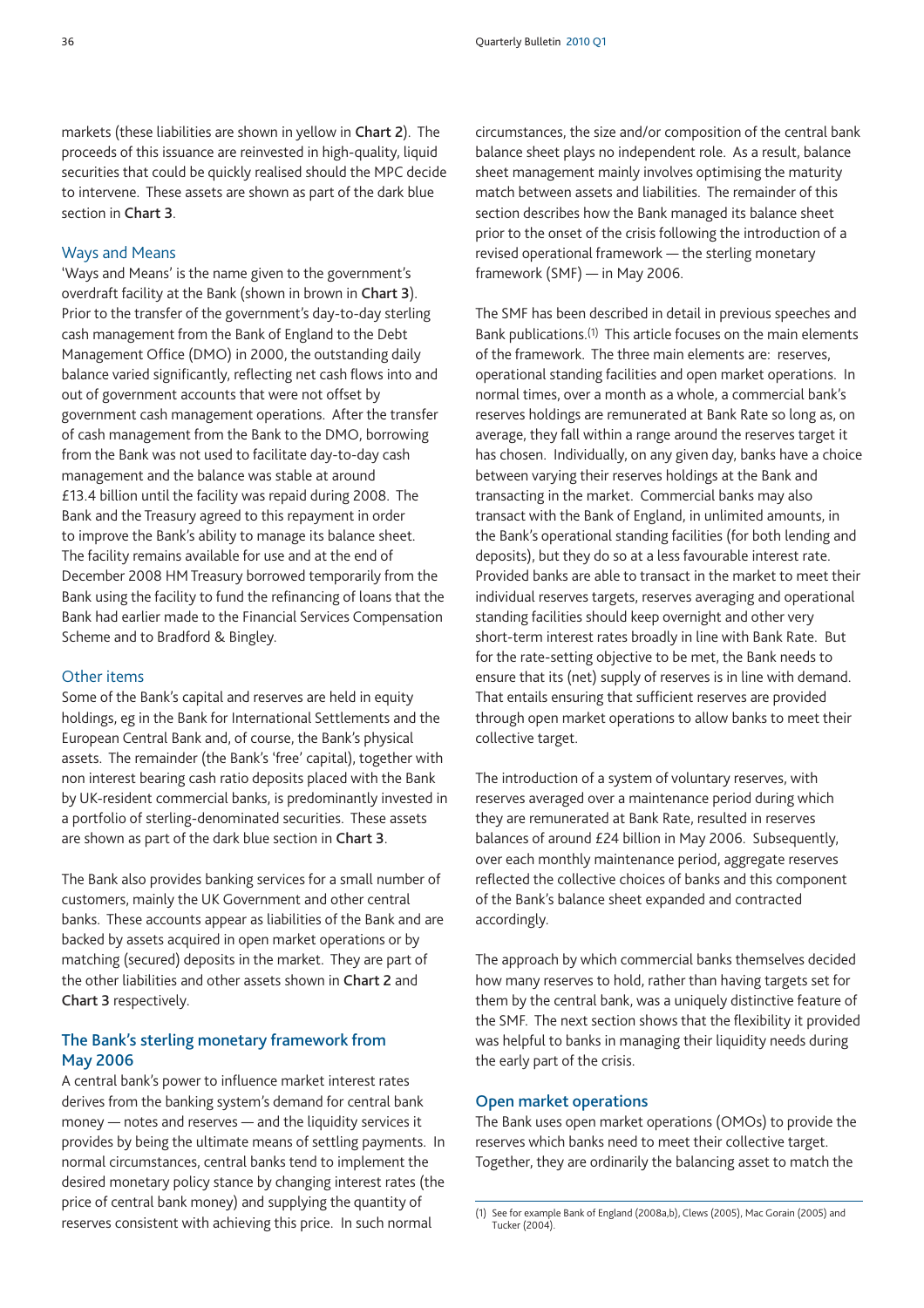Bank's reserves account liabilities. Day-to-day flows across the Bank's balance sheet, including purchases and returns of banknotes, are reflected in so-called 'autonomous factors'. These autonomous factors affect reserves and therefore determine the size of required reserve injections.

Acquiring the assets backing the note issue and reserves could in principle exclusively be done via the Bank's short-term operations — lending central bank money against high-quality sovereign collateral securities in 'repo' transactions for a fixed term (typically one week). These operations are shown in yellow in **Chart 3**.

Effective and efficient implementation of monetary policy does not require the Bank to roll over its entire stock of financing every week in a repo of one-week maturity. While reserves have a relatively short maturity (since banks set their reserves targets each month), much of the banknote issue is expected to be long-lasting. In order to avoid an inefficient churn in its assets, the Bank started from January 2006 to invest part of the notes issue in assets with a longer maturity and offered long-term repo operations at three, six, nine and twelve-month maturities. These operations in which central bank money is lent against the same high-quality sovereign securities as in the Bank's short-term operations are included in the light blue area in **Chart 3**.(1) And, in January 2008, the Bank began to conduct purchases of UK government bonds, included in the dark blue area in **Chart 3**, as a device to match the maturity of the note issue with longer maturing assets.(2) These purchases were suspended following the MPC decision in March 2009 to purchase assets — including gilts — as part of the implementation of monetary policy.

# **The Bank's balance sheet since the start of the current crisis**

The objectives of the Bank's operating framework are twofold. The first is to implement monetary policy by maintaining market interest rates in line with Bank Rate at maturities to the next MPC decision date. The second is to reduce the cost of disruptions to the liquidity and payments services supplied by commercial banks, via the provision of liquidity insurance balanced against the costs of creating incentives for banks to take greater risks.

The distinction between the two objectives is important in order to understand the Bank's response to the crisis. For monetary policy implementation, the main distinction to make is the period to March 2009 and the period since then, when policy has taken the form both of setting the MPC's interest rate and achieving its objective for asset purchases. For the Bank's liquidity insurance operations, the evolution was more continuous, although the pace of change accelerated in the period immediately after the intensification of the financial

crisis in September 2008. The final changes are in the process of being implemented as a permanent feature of the Bank's operational framework.

#### **On balance sheet liquidity insurance operations**

The Bank's liquidity insurance operations and facilities have been at the heart of the Bank's response to the financial crisis. In common with other central banks, and sometimes in conjunction with them, the Bank has deployed a number of measures to provide liquidity insurance to, and so contribute to underpin confidence in, the banking system. At the height of the crisis, these resulted in a substantial increase in the size of the Bank's balance sheet.(3)

#### Extended collateral three-month repo OMOs

In response to the re-emergence of strains in term money markets towards the end of 2007, the Bank of England — along with other central banks — announced, on 12 December 2007, measures designed to address these pressures. Specifically the Bank announced changes to its long-term repo operations. The amount offered at three-month maturity was expanded and the range of high-quality collateral accepted at this maturity was widened from high-quality sovereign securities to include AAA-rated residential mortgage-backed securities (RMBS) and covered bonds.

Initially, these extended-collateral long-term repos (ELTRs) were offered in monthly auctions of £10 billion, with the sizes of subsequent auctions reflecting financial market conditions at the time. In particular, in the wake of the disruption to the global financial system in the autumn of 2008, these operations were offered in greater size and at greater frequency, and the range of eligible collateral was further expanded to include securities backed by commercial mortgage assets and corporate debt. At their peak during January 2009, the stock of outstanding ELTRs reached £180 billion (included in the light blue area in **Chart 3**).

#### US dollar repo operations

In response to liquidity pressures in dollar markets the Bank of England joined other central banks in offering to lend US dollars overnight, beginning on 18 September 2008. The Bank established a swap facility with the Federal Reserve to provide the funding for these operations (borrowing US dollars from the Federal Reserve Bank of New York and lending sterling in return), offering \$40 billion initially. By late September, the immediate pressure had eased somewhat, but concerns remained about access to US dollar funding, especially over the quarter/year end. The Bank introduced a

<sup>(1)</sup> For more details about the injection of reserves via long-term repo OMOs see the box on page 22 of the 'Markets and operations' article in the Spring 2006 *Quarterly Bulletin*.

<sup>(2)</sup> For more details about the injection of reserves via bond-purchase OMOs see the box on pages 22–23 of the 'Markets and operations' article in the 2008 Q1 *Quarterly Bulletin*.

<sup>(3)</sup> The Bank can also provide emergency liquidity assistance (ELA). The impact on the Bank's balance sheet would depend on the form in which ELA is undertaken.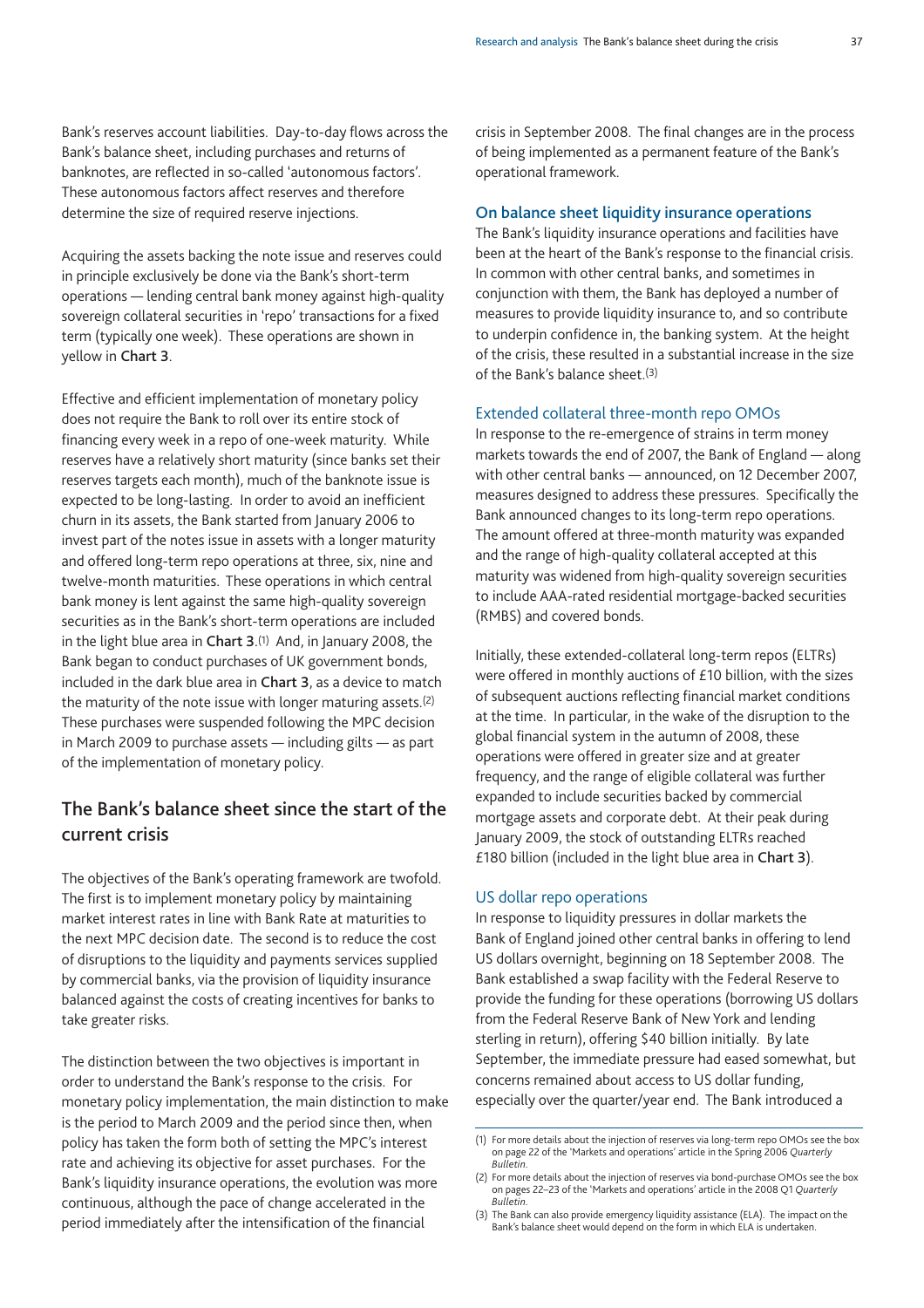one-week operation to lend US dollars alongside its overnight operations. In mid-October, the central banks involved in US dollar operations announced that in order to provide broad access to liquidity, the existing variable-rate auctions of a fixed size would be replaced with fixed-rate operations of unlimited size.(1) The Bank began conducting additional operations at one-month and three-month maturities, with counterparties able to borrow any amount against the Bank's wider pool of eligible collateral. At its peak, the stock of US dollars provided through the Bank's operations reached about \$86 billion. These assets are shown in pink in **Chart 3** and the proceeds of the swap with the Fed as a liability, in pink in **Chart 2**.

Pressures in US dollar markets receded by the middle of 2009, and so the Bank and other central banks announced the withdrawal of, first the overnight and then the one-month dollar operation and, in September 2009, of the three-month operation. Given the continued improvement in financial market functioning, the Bank, in co-ordination with other central banks, confirmed at the end of January 2010 the expiration of its temporary liquidity swap lines with the Federal Reserve on 1 February 2010.

#### **Off balance sheet liquidity insurance facilities**

The Bank launched two facilities to provide liquidity insurance to the banking system — the Special Liquidity Scheme (SLS) and the Discount Window Facility (DWF). As collateral swaps, the SLS and the DWF do not appear on the Bank's balance sheet and have no impact on reserves provisioning under the SMF. Nonetheless, these facilities were important elements of the Bank's response to the crisis, and so the next subsection discusses the key features of these facilities.

#### Special Liquidity Scheme

The Bank introduced the SLS in April 2008 to improve the liquidity position of the banking system by allowing banks to swap high-quality, but temporarily illiquid, mortgage-backed and other securities for UK Treasury bills. As the SLS was designed to deal with existing assets on banks' balance sheets following the unexpected closure of some asset-backed securities markets in 2007, only assets already on commercial banks' balance sheets at the end of 2007 were eligible collateral. Banks are required to pay a fee for the bills they borrow against this collateral.

SLS swaps may be renewed for a period of up to three years and are thus for longer terms than other central bank liquidity insurance operations. When the SLS was launched, the drawdown period was six months and so was due to close in October. In mid-September 2008, however, in view of the intensification of the financial system stress, the Bank announced an extension to the drawdown period for the SLS, to provide banks with additional time to plan their access to the Scheme in an orderly fashion. The drawdown window was extended to 30 January 2009. The last swaps under the SLS

will therefore expire at the latest in January 2012, at which point the SLS will terminate.

After the closure of the drawdown period, the Bank announced in February 2009 that Treasury bills with a face value of approximately £185 billion had been lent under the Scheme. Given its scale, the Bank's operations in the SLS are indemnified by the Government.

#### Discount Window Facility

The Bank drew on a number of the features of the SLS in designing a new, permanent bilateral liquidity insurance facility, the DWF, which was launched in October 2008. Under the DWF, banks may borrow gilts against a wide range of collateral, at fees reflecting the type of collateral and the size of drawing. The terms were designed to be consistent with avoiding creating incentives for commercial banks to take greater liquidity risk in future. And they were also designed to protect the Bank itself against risk to its balance sheet.

Transactions under the DWF will normally be for 30 days. However, in recognition of continuing stresses in financial markets, the Bank announced in January 2009 that, for an additional fee of 25 basis points, it would temporarily permit drawing from the DWF with a maximum term of 364 days.

The Bank is considering further widening the collateral eligible for use in the DWF, subject to the basic principle that the Bank must be able to value the underlying assets, and manage the associated risks.

#### **The implementation of monetary policy**

Developments between Summer 2007 and March 2009 In the stressed market conditions that prevailed from Summer 2007, and until the MPC introduced asset purchases in March 2009, the flexibility inherent in the SMF, and use by the Bank of the contingency measures built into the framework, were the means of meeting the objective of implementing monetary policy. Commercial banks that were members of the reserves scheme continued to set their reserves targets at the beginning of each monthly maintenance period, and the Bank continued to ensure that the net supply of reserves through its operations matched banks' demand.

The Bank's balance sheet, however, expanded over this period. Initially, this principally reflected increased commercial bank demand for reserves given stresses in bank funding markets. Banks increased their aggregate reserves targets from £16 billion in July 2007 to a peak of £45 billion in December 2008. At times during this period, there appeared to be sudden changes in banks' demand for reserves within a

<sup>(1)</sup> This was facilitated by a change to US law permitting the US Federal Reserve to pay interest on reserves balances.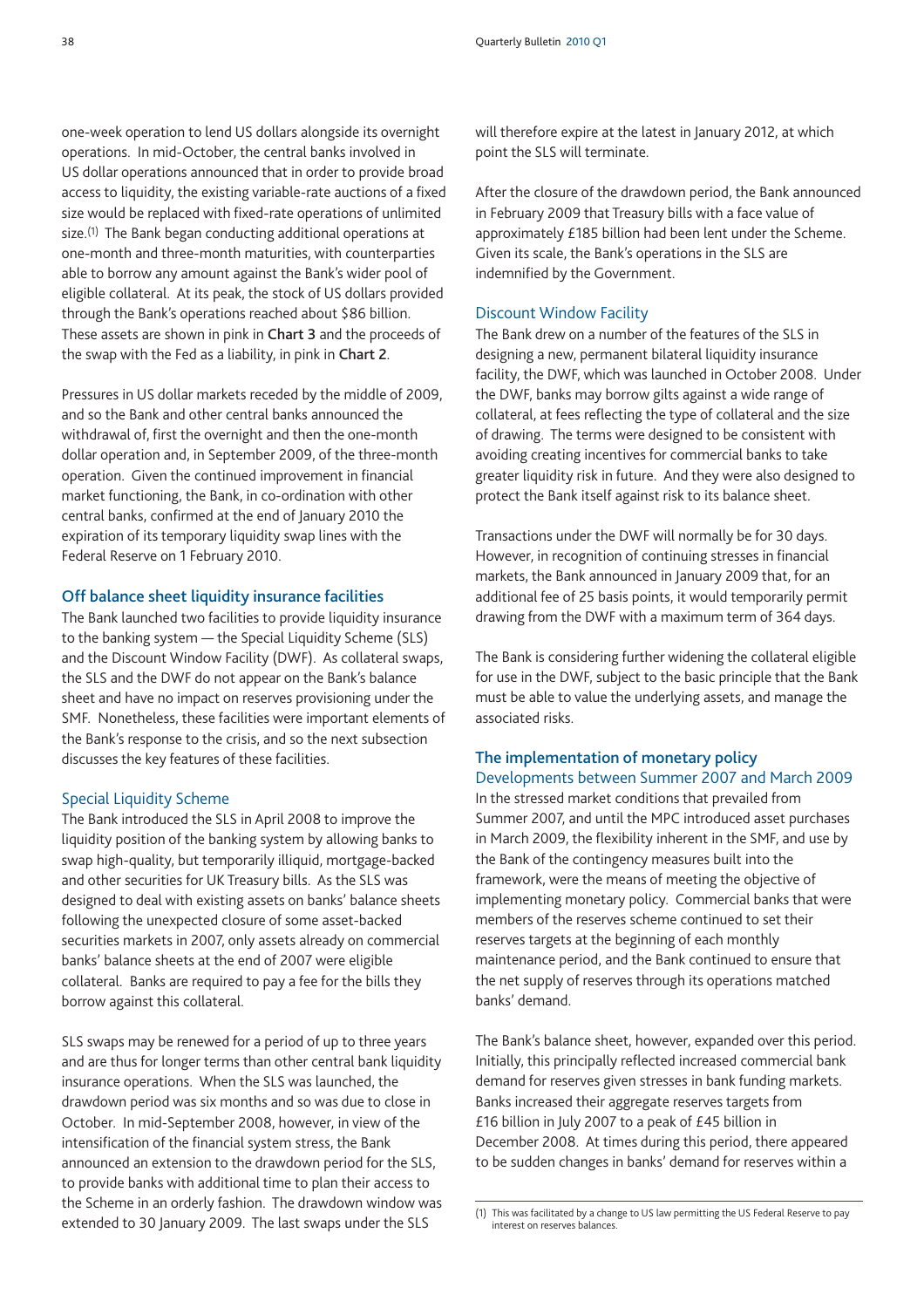maintenance period — that is between their monthly opportunity to reset their targets. The Bank responded by injecting additional reserves beyond those needed for banks to meet their existing targets, via exceptional fine-tuning operations. To ensure that the banking system as a whole could hold the additional reserves without financial penalty the Bank adjusted the range within which reserves were remunerated.

As described above, some of the Bank's operations also injected reserves into the banking system. The approach of setting the net supply of reserves equal to banks' aggregate voluntary targets therefore required the Bank to drain any excess reserves injected in this way. In the autumn of 2008 the provision of reserves via the Bank's ELTRs exceeded the capacity of the Bank's existing tools to drain these reserves at shorter maturities and so bring the net supply of reserves into line with the aggregate target banks had set. As a result, the Bank created a new instrument — the Bank of England bill (a non-monetary liability offered generally weekly and with a maturity of one week) — to drain the additional long-term reserves provided. At their peak, over £100 billion of bills were issued on 8 January 2009.

Overall, for the period until the March 2009 MPC meeting, the Bank's operational framework for implementing monetary policy remained unchanged.

#### Developments since March 2009

At its meeting on 5 March 2009, the MPC reduced Bank Rate by 0.5 percentage points to 0.5%. At that level, the MPC judged that Bank Rate was effectively at (or very close to) its lower bound. To provide further monetary easing, the MPC announced that the Bank would undertake a programme of asset purchases financed by the issuance of central bank reserves. The aim of these asset purchases was to boost the rate of growth of nominal demand to ensure inflation meets the 2% inflation target in the medium term.

By the start of February 2010, purchases of £200 billion had been made under the programme. The vast majority of the assets purchased have been gilts. On 4 February 2010 the MPC voted to maintain asset purchases financed by the issuance of central bank reserves at £200 billion.

The working of the Asset Purchase Facility (APF) has been described elsewhere.(1) But to understand how the APF impacts the Bank's balance sheet the role of the Bank of England Asset Purchase Facility Fund is important.

#### The Bank of England Asset Purchase Facility Fund

In January 2009, under a remit from the Chancellor of the Exchequer, the Bank established a subsidiary company, the Bank of England Asset Purchase Facility Fund, with the initial objective of improving the liquidity of the corporate credit

market by making purchases of high-quality private sector assets. The accounts of the Fund — which is indemnified for losses by the Government — are not consolidated with those of the Bank. But the Fund is financed by loans from the Bank shown in green in **Chart 3**.

In the initial phase, the Bank's loans to the Fund were financed by the issuance of Treasury bills by the DMO. In March 2009 the remit was extended to allow the MPC to use the APF to make purchases of assets — including gilts — for monetary policy purposes. During this period and until the February 2010 MPC meeting, the Bank's loans were financed by the issuance of central bank reserves. That increase in reserves is shown in green to the right of the line labelled APF Phase II in **Chart 2**.

The additional reserves created to finance the asset purchases were considerably in excess of those required to meet the voluntary targets banks set each month. Hence significant elements of the SMF were suspended: commercial banks ceased to set reserves targets and the Bank has, since March 2009, remunerated all reserves balances at Bank Rate.

## **Collateral management**

The expansion and change in the composition of the Bank's balance sheet shown in **Chart 2** and **Chart 3** went hand in hand with a significant change in the risk characteristics of the balance sheet.

The widening of collateral accepted in long-term repo operations, and the introduction of the SLS and DWF, meant that the collateral associated with the Bank's balance sheet and off balance sheet items moved towards higher-risk assets, notably structured products such as asset-backed securities (ABS) and covered bonds.

As a result, the Bank had to build up its capacity to manage new types of risk. In particular, the Bank has undertaken extensive work to establish risk management processes around the securities accepted as collateral in its operations and facilities. This has included the establishment of a dedicated collateral management team. The team includes staff hired from the private sector with relevant expertise, and the Bank has drawn on external advice when necessary.

Credit ratings from the rating agencies generally form part of the published high-level eligibility criteria for collateral that the Bank accepts in principle in its operations and facilities. But when assessing the eligibility of collateral for its operations and facilities, the Bank also undertakes its own independent analysis. Based on that assessment, the Bank may reject

(1) For more information, see Benford *et al* (2009).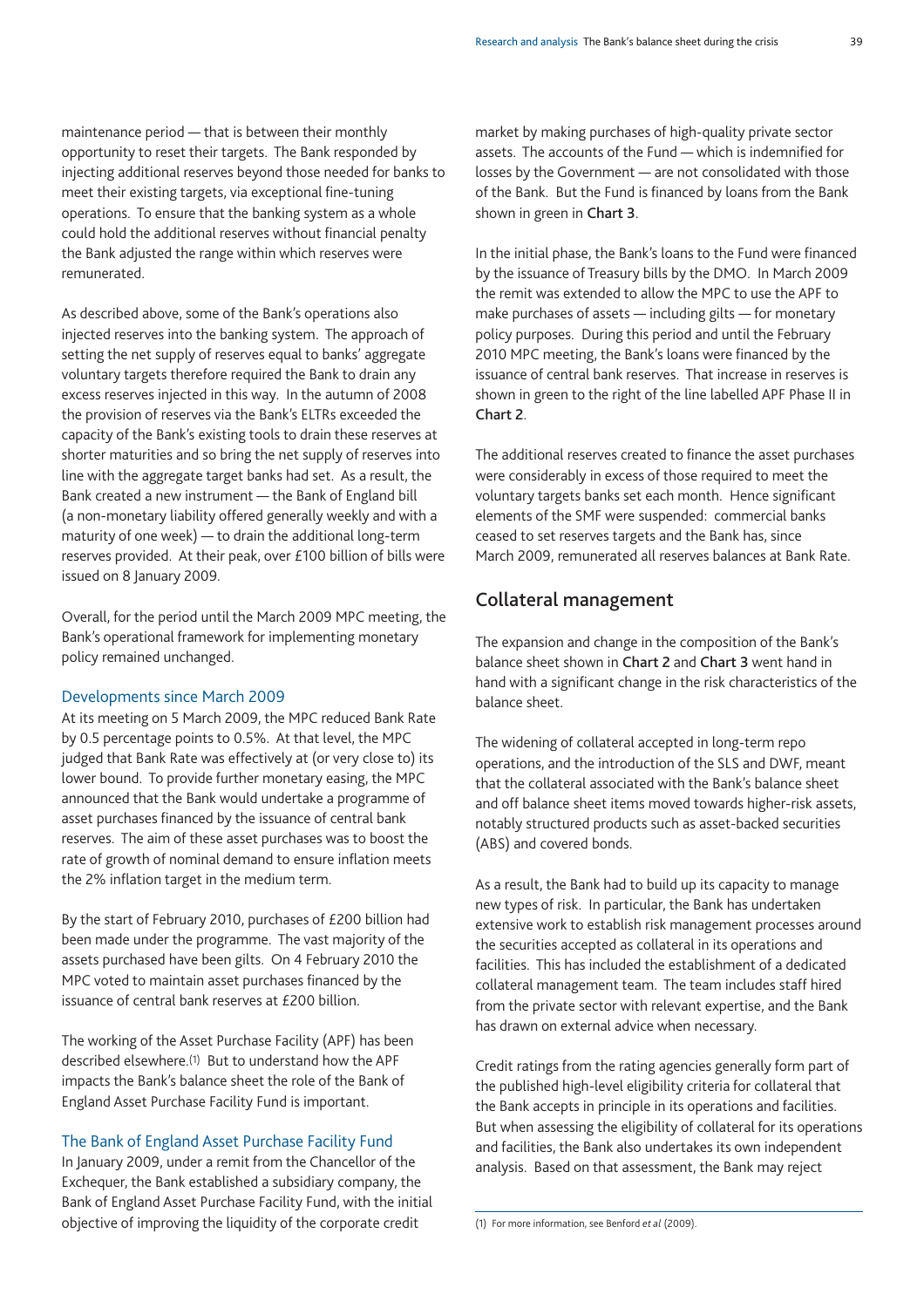securities offered as collateral even if they have ratings that would otherwise make them eligible for the Bank's operations and facilities. Conversely, in the event of a downgrade below a minimum credit ratings criterion, the Bank may allow collateral to remain eligible, having considered the circumstances behind the rating action and the quality of the collateral.

An important tool that the Bank uses to mitigate the risk associated with the collateral it has accepted in its operations and facilities is the application of collateral 'haircuts'. That is, the Bank takes collateral with a market value in excess of the amount that the Bank will lend in return. These haircuts vary according to the attributes of the assets. The Bank's haircuts are designed to protect against loss in the event that a counterparty that has pledged the collateral to the Bank were to default. The Bank considers in particular the impact of scenarios on structured products that other stress tests may not cover, including so-called 'jump-to-default' scenarios in which a counterparty that has pledged collateral defaults with little prior warning. Collateral haircuts are reviewed on a regular basis, for example, the Bank recently changed the haircuts applied to its sovereign collateral having taken account of changes in market volatility over time.(1)

Given the potential for market prices to move each day and the large swings experienced in the past (**Chart 4**), the Bank revalues collateral on a daily basis and will call for more collateral if the market value of the collateral is no longer sufficient to cover the exposure as adjusted by the haircut. To deal with illiquidity in ABS markets the Bank has developed its own methodology for the valuation of securities where no market price is available.

In terms of its on balance sheet assets, as a result of the APF, the Bank now has outright exposure to a range of high-quality corporate issuers. While issuers must meet minimum ratings



**Chart 4** UK, US and euro-area RMBS prices(a)

requirements the Bank also undertakes its own independent credit risk analysis.

# **The transition of the balance sheet to a post-crisis world**

Eventually, as the extraordinary liquidity insurance operations and the monetary policy operations are unwound, the size of the Bank's balance sheet will shrink and its composition change.

#### **Liquidity insurance operations**

Of the liquidity insurance operations described above, some will be temporary, while others will be permanent.

For example, the Bank's US dollar operations were intended to be a temporary measure in the context of exceptionally stressed market conditions and have now ended as these stresses have abated. The SLS — which will terminate at the end of January 2012 — is also a temporary measure to enable banks to swap high-quality assets that became illiquid in the period of greatest market stress for UK Treasury bills.

On the other hand, ELTRs and the DWF are intended to be permanent features of the SMF. Indeed, the DWF was perhaps the most significant development in the Bank's operational framework during the crisis. When acting to alleviate financial system stress, central banks have traditionally been prepared to lend to commercial banks against a wider population of good-quality collateral. In launching the DWF, the Bank took the decision that it could be more transparent about the collateral it is prepared to take in this new, permanent public facility.

The use market participants make of ELTRs and the DWF will reflect two factors: the prices the Bank sets and — in the case of the ELTRs — the amount the Bank decides to offer the market.

In the ELTRs the Bank sets a minimum spread for bids against the extended collateral set. This is set at a level such that it is less attractive to participate in the Bank's operations than to finance the collateral in the private repo markets in non-stressed conditions. In the autumn of 2008, the Bank consulted on further changes to the ELTR framework, which would provide better incentives for commercial banks to manage liquidity risk prudently, while providing greater liquidity insurance in periods of financial stress. These are planned to be introduced in 2010.

Similar principles apply to the DWF. Unlike the extended collateral repos, the DWF is available on demand. The amount

Sources: JPMorgan Chase and Co., UBS Delta and Bank calculations.

<sup>(</sup>a) Weekly moving average prices weighted by outstanding amounts. Agency RMBS is excluded from the US average.

<sup>(1)</sup> www.bankofengland.co.uk/markets/marketnotice090925.pdf.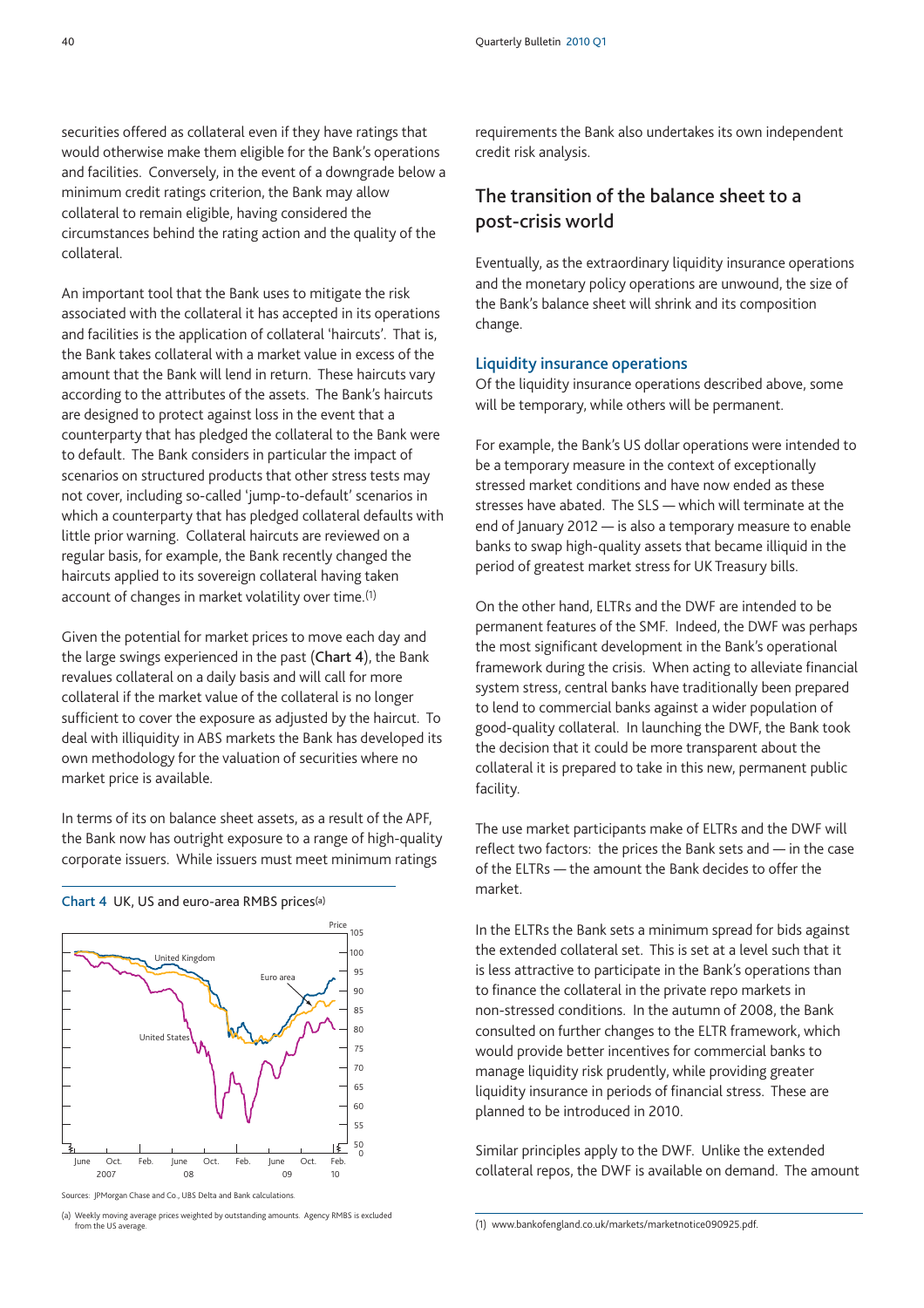borrowed is determined by the counterparty, but at prices and on conditions determined in advance by the Bank. The prices are a function of the collateral type offered by the counterparty, and the amount of the counterparty's borrowing; and they increase as banks' borrowing increases, and/or is made against less liquid collateral. Even at low levels of borrowing, however, the pricing structure is designed to be more expensive than is available in private markets in non-stressed circumstances. In this way, the pricing schedule for the Bank's provision of liquidity insurance is carefully balanced against the cost of the existence of insurance creating incentives for banks to take excessive liquidity risk.

#### **Monetary policy operations**

When the time comes for the MPC to tighten monetary policy, it will be able to do so either by raising Bank Rate, selling assets back to the market, or by some combination of the two. If assets are sold, reserves balances will fall accordingly and that will tend to cause the overall size of the balance sheet to contract. The Bank can also drain excess reserves independently (eg by issuing Bank bills).

However, the overall size of the balance sheet may not return to pre-crisis levels. For example, commercial banks may choose to hold persistently higher reserves balances than before the crisis. One motivation for this might be to help meet the more demanding liquidity requirements recently proposed by the Financial Services Authority.

The Bank has also recently expanded the range of banks that are eligible to hold reserves accounts, to include smaller banks in order to help them to manage their liquidity. This potentially adds around 200 commercial banks as Bank counterparties. Although the combined reserves balances of these banks will be small relative to the reserves balances of the Bank's existing counterparties prior to the crisis, this is an important extension to the range of banks that is able to access the Bank's market-wide facilities.

Independent of the operation of monetary policy, the Bank will continue its schemes to support the operation of the financing markets for corporate debt for as long as they are judged to be necessary. Since the MPC's decision on 4 February 2010 to maintain the stock of asset purchases financed by the issuance of central bank reserves at £200 billion, purchases of corporate debt have once again been financed by the issue of Treasury bills and the DMO's cash management operations.

# **Conclusion**

The significant recent expansion of the Bank's balance sheet has been a necessary response to the extraordinary circumstances in global financial markets and the global economy. It reflects an expansion of both the Bank's liquidity insurance operations, and more recently the addition of asset purchases as an operating objective of the Monetary Policy Committee.

By their nature, the size of the liquidity insurance operations, which have already diminished, will continue to shrink as economic and financial conditions return to more normal times. The Bank has, in its permanent facilities, set pricing schedules that will be unattractive to banks in unstressed market conditions, because banks are expected to fund themselves in private markets, not via the central bank's balance sheet. So banks have a clear incentive not to use the Bank's liquidity insurance operations as conditions normalise.

Similarly, the expansion of the Bank's balance sheet as a consequence of the MPC's asset purchases will in time be reversed as monetary policy is tightened. Over time, the size of that part of the Bank's balance sheet attributable to the SMF will revert to being a function of the size of the banknote issue and commercial banks' demand to hold reserves at the central bank.